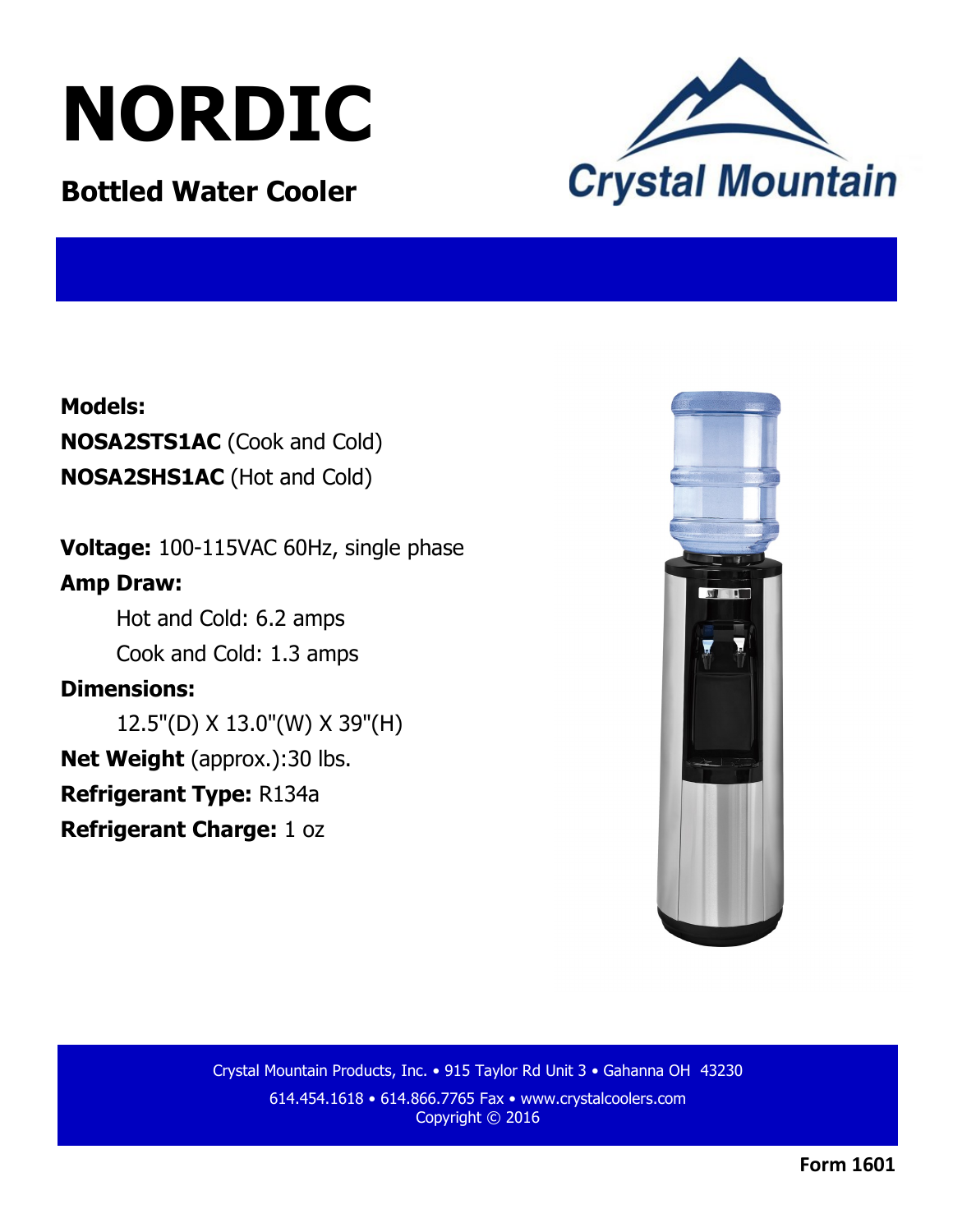## **PARTS DIAGRAM**

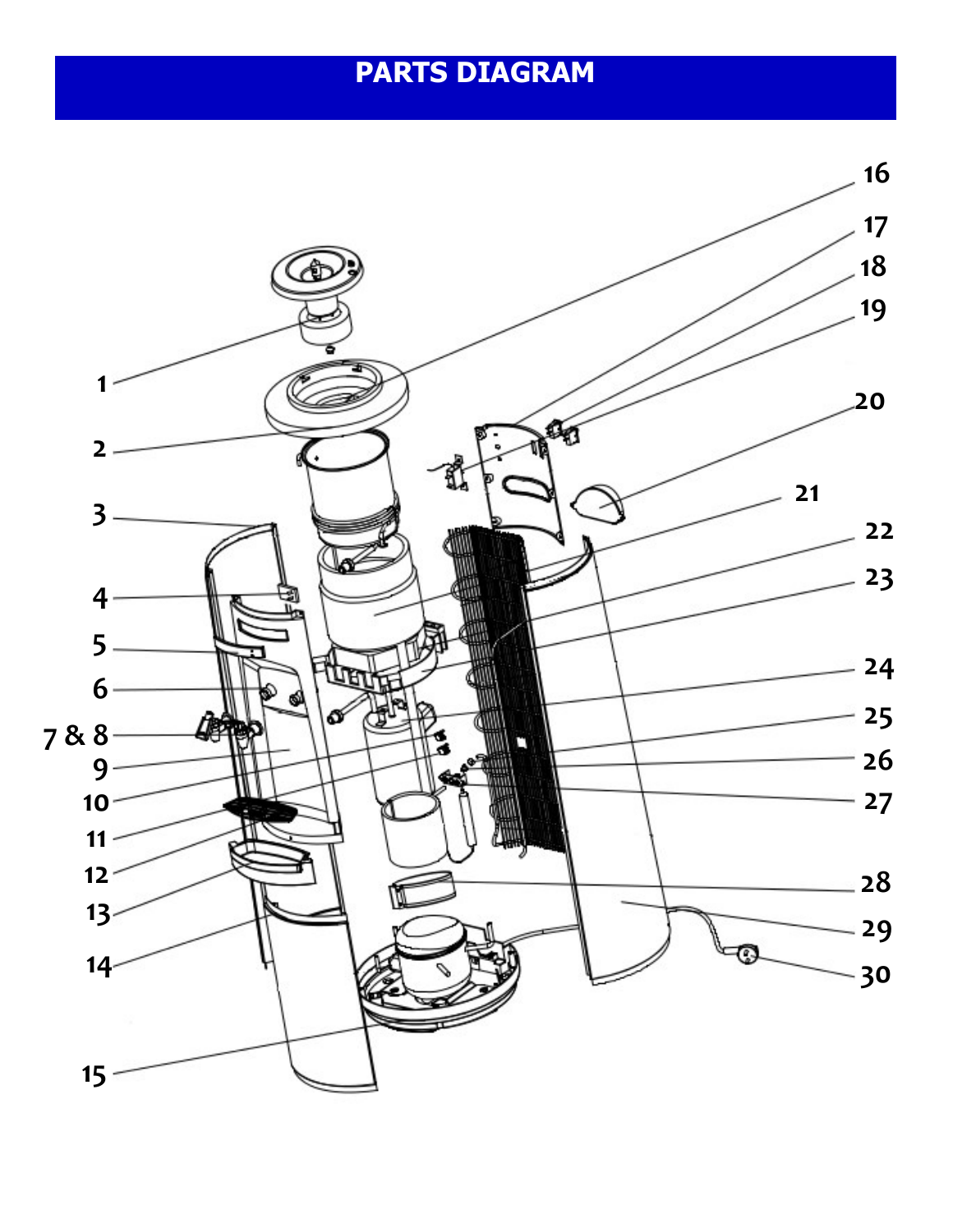## **PARTS LISTING**

|                                                                                                                                                                               | <b>DESCRIPTION</b>                                                                                                                                                                                                                                                                                                                                                                                                                                                                                                                                                                                                                                                        | <b>NOSA2STS1AC</b>                                                                                                                                                                                                                                                                                                                                                                                                   | <b>NOSA2SHS1AC</b>                                                                                                                                                                                                                                                                                                                                                                                                                                                    |
|-------------------------------------------------------------------------------------------------------------------------------------------------------------------------------|---------------------------------------------------------------------------------------------------------------------------------------------------------------------------------------------------------------------------------------------------------------------------------------------------------------------------------------------------------------------------------------------------------------------------------------------------------------------------------------------------------------------------------------------------------------------------------------------------------------------------------------------------------------------------|----------------------------------------------------------------------------------------------------------------------------------------------------------------------------------------------------------------------------------------------------------------------------------------------------------------------------------------------------------------------------------------------------------------------|-----------------------------------------------------------------------------------------------------------------------------------------------------------------------------------------------------------------------------------------------------------------------------------------------------------------------------------------------------------------------------------------------------------------------------------------------------------------------|
| 1234567<br>$\begin{array}{c} 8 \\ 9 \\ 10 \end{array}$<br>11<br>$\frac{12}{13}$<br>15<br>16<br>$17\,$<br>18<br>19<br>20<br>22<br>23<br>24<br>25<br>25<br>27<br>28<br>29<br>30 | No Spill Assy, Blk Nordic<br>Top, Cabinet<br>Left Side Panel<br>PCB, LED Nordic<br>Trim Strip, Logo<br>Faucet Gasket<br>Faucet Assy, Blk/Whi<br>Faucet Assy, Blk/Red<br>Faucet Assy, Blk/Blk<br>Panel, Upper Front<br>Hot Thermostat<br>Limiter<br>Grill, Drip Tray<br>Drip Tray, Nordic<br>Panel, Lower Front<br><b>Base</b><br>Baffle, Screw-in, Nordic<br>Panel, Rear<br>Switch, Hot Tank Nordic<br>Cold Control, WPF 2E-L3<br>Handle<br>Reservoir Insulation, Nordic<br>Shelf Insulation, Nordic<br>Shelf, Evaporator<br>Hot Tank Assy, Nordic<br>Drain Cap<br>Drain Plug<br>Mounting Plate, HT Drain<br>Heater Band, Nordic<br>Right Side Panel, STN<br>Service Cord | PLC-A300023<br>PLC-A300013<br>SMT-A300008<br>ELE-A300009<br>LBL-A300001<br>SIL-A300005<br><b>FAU-C 000020</b><br>N/A<br><b>FAU-C000004</b><br>PLC-A300014<br>N/A<br>N/A<br>PLC-A300015<br>PLC-A300016<br>SMT-A300009<br>PLC-A300017<br>PLC-A300018<br>PLC-A300019<br>N/A<br>REF-A300004<br>PLC-A300020<br>REF-A300006<br>REF-A300005<br>PLC-A300021<br>N/A<br>N/A<br>N/A<br>N/A<br>N/A<br>SMT-A300010<br>ELE-A300012 | PLC-A300023<br>PLC-A300013<br>SMT-A300008<br>ELE-A300009<br>LBL-A300001<br>SIL-A300005<br>N/A<br>FAU-C000063<br>FAU-C000004<br>PLC-A300014<br>ELE-A300006<br>ELE-A300007<br>PLC-A300015<br>PLC-A300016<br>SMT-A300009<br>PLC-A300017<br>PLC-A300018<br>PLC-A300019<br>ELE-A300010<br>REF-A300004<br>PLC-A300020<br>REF-A300006<br>REF-A300005<br>PLC-A300021<br>SUB-C300002<br>PLC-A300010<br>SIL-A300004<br>PLC-A300022<br>ELE-A300011<br>SMT-A300010<br>ELE-A300012 |
|                                                                                                                                                                               | Parts Not Shown<br>Relay<br>Overload                                                                                                                                                                                                                                                                                                                                                                                                                                                                                                                                                                                                                                      | REF-A300007<br>REF-A300008                                                                                                                                                                                                                                                                                                                                                                                           | REF-A300007<br>REF-A300008                                                                                                                                                                                                                                                                                                                                                                                                                                            |